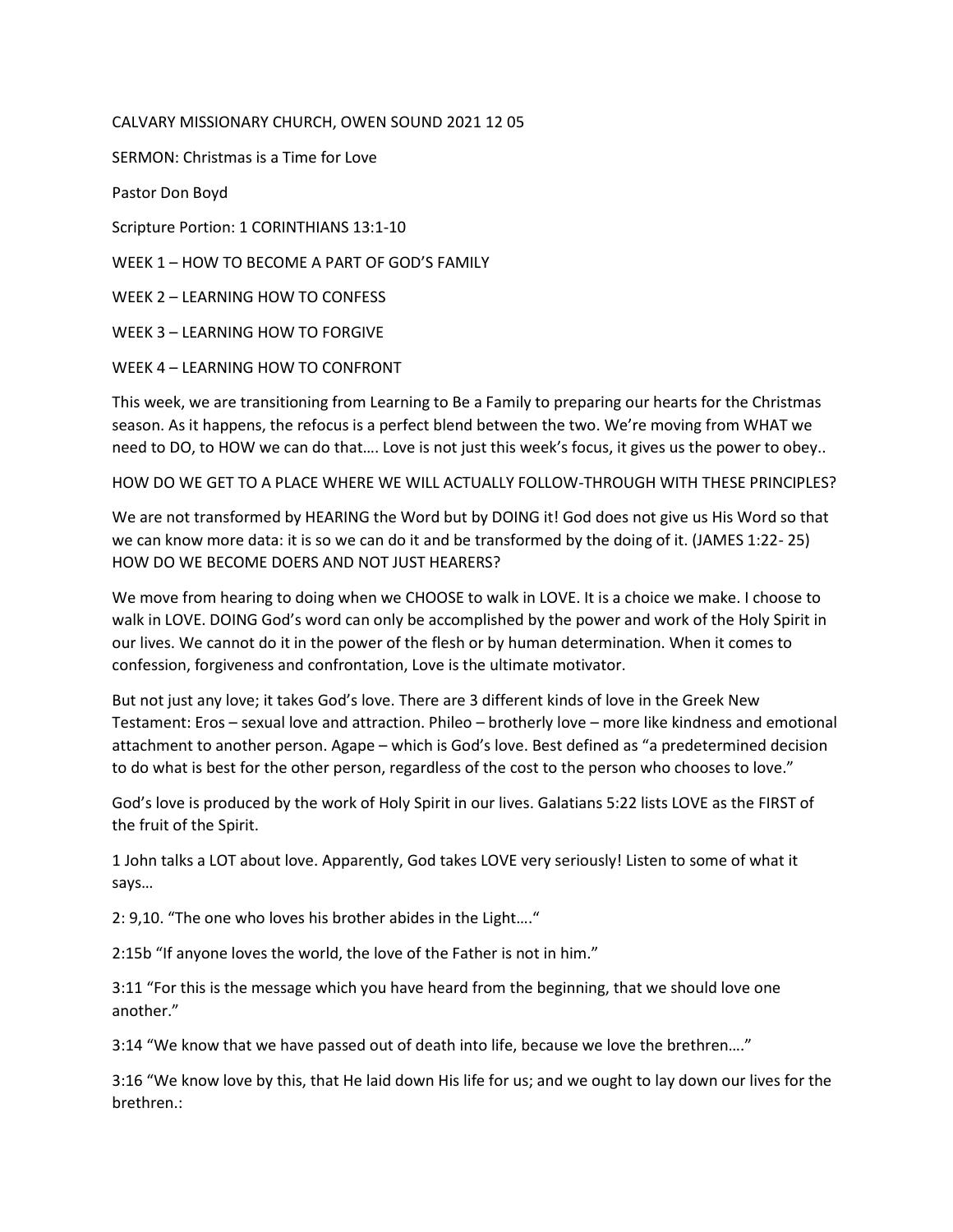3:17 Love shares with a brother in need.

3:23 "This is His commandment, that we believe in the name of His Son, Jesus Christ, and love one another…"

4:7,8 "Beloved, let us love one another, for love is from God;"

4:11,12 "Beloved, if God so loved us, we also ought to love one another."

4:16 "God is love, and the one who abides in love abides in God, and God abides in him."

4:18 "There is no fear in love; but perfect love casts out fear, because fear involves punishment…"

4:20 "If someone says, 'I love God,' and hates his brother, he is a liar..."

LOVE IS PRETTY IMPORTANT, ISN'T IT?

Love confesses; love forgives; love confronts. Without love, we don't confess, we don't forgive; we don't confront.

Let's listen to the ideas in 1 Corinthians 13 as LOVE directly relates to confession, forgiveness, and confrontation:

### RE CONFESSION:

13:5 "Love… does not act unbecomingly…" Love does not behave in a way that is not suitable for a believer. Refusing to confess is unbecoming.

#### RE FORGIVENESS

13:4. "Love is patient; love is kind." - makes it easier to forgive.

13:5b. "It does not seek its own. Is not (easily) provoked." Doesn't just think about itself but is concerned for

others. Isn't touchy, but overlooks the little wrongs.

13:5c "It does not take into account a wrong suffered," Forgiveness means that you don't drag up past offences; you don't make a list…

#### RE CONFRONTATION

13:6. "love does not rejoice in unrighteousness". It CONFRONTS IT!

LOVE is what empowers us to confess; to forgive; to confront.

GOD'S LOVE FOR US:

God has never had to make a confession but HE DOES CHOOSE to FORGIVE and to CONFRONT.

Because of HIS LOVE, God chooses to forgive us our sins – he bore the penalty for our sin.

Because of HIS LOVE, God also CONFRONTS us with our sin. It's called conviction. WHY? Because His Love doesn't want us to suffer either the penalty or the consequences of our sin.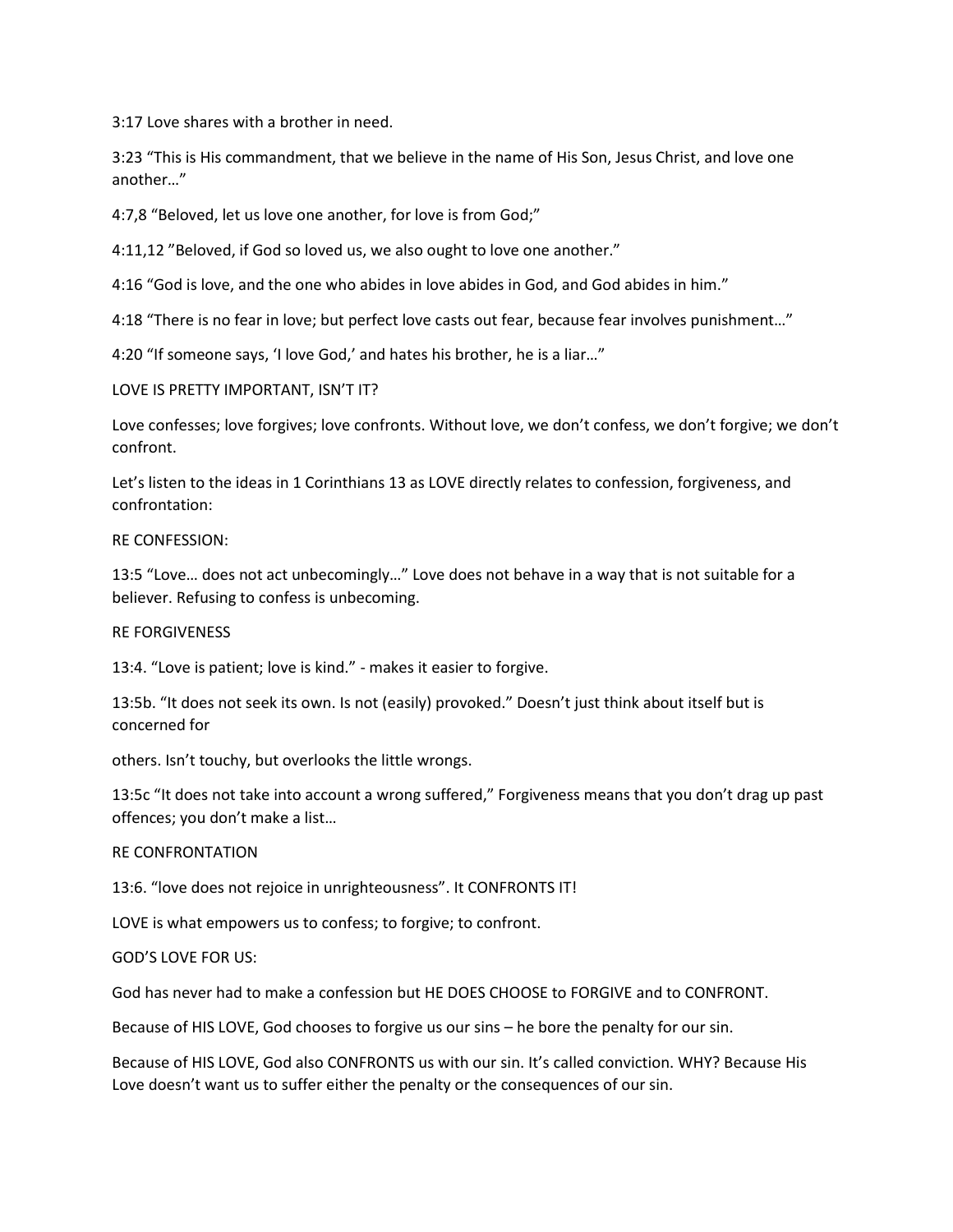His RULES – His commandments - PROTECT us from the consequences of sin; they are for our own good. When we break the rules; God provides forgiveness and He confronts us. Why? Because He loves us.

Finally… God's love compelled Him to pay the penalty for sin by sending HIS BELOVED SON to die.

I hope that your familiarity with John 3:16,17 has not robbed you of its impact.

"For God so love the world, that He gave His only begotten son, that whoever believes in Him shall not perish, but have eternal life. 17. For God did not send the Son into the world to judge the world (Condemn the world) but that the world might be saved through HIM."

CHRISTMAS IS A TIME FOR LOVE; and love confesses, love forgives, and love confronts. As we approach this Christmas season, let me ask you, "Are you ready for Christmas?" I'm not talking about presents and turkey and decorations and lights; I'm talking about salvation, confession, forgiveness, and confrontation?

Are you in need of salvation? Its available if you believe.

Do you need to confess something? To make it right with God and with someone else? Have you behaved in an unworthy manner?

Is there someone and something you need to forgive? Something you've been holding onto, and you need to let it go?

Is there someone and something that you need to confront - the way Jesus did? "Neither do I condemn you, but go and sin no more?"

Let's get ready for Christmas! Joining God's family and practising confession, forgiveness and confrontation will set you free to enjoy the real meaning for the season and help you get ready for a fresh start in the new year.

Seen by 26 **Like Comment 0 Comments**

Active

Write a comment…

 $\bullet$ 

 $\bullet$